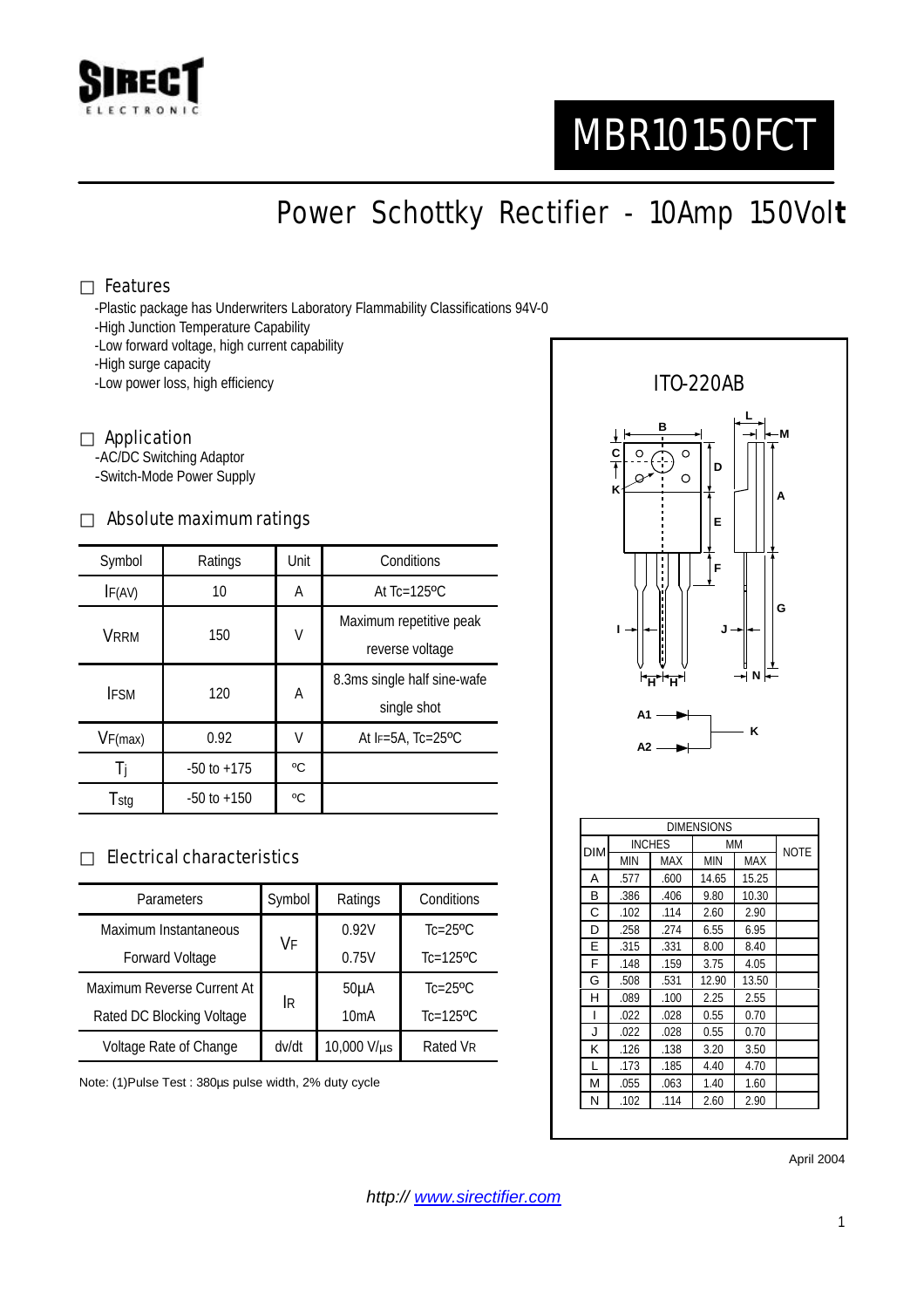### MBR10150FCT



**Figure 1. Average forward power dissipation versus average forward current (per diode)**



**Figure 2. Average forward current versus ambient temperature (d= 0.5, per diode)**



**Figure 3. Non repetitive surge peak forward current versus overload duration (maximum values, per diode)**



**Figure 4. Relative variation of thermal impedance junction to case versus pulse duration (per diode)**







**Figure 6. Junction capacitance versus reverse voltage applied (typical values, per diode)**

*http: //www.sirectifier.com*